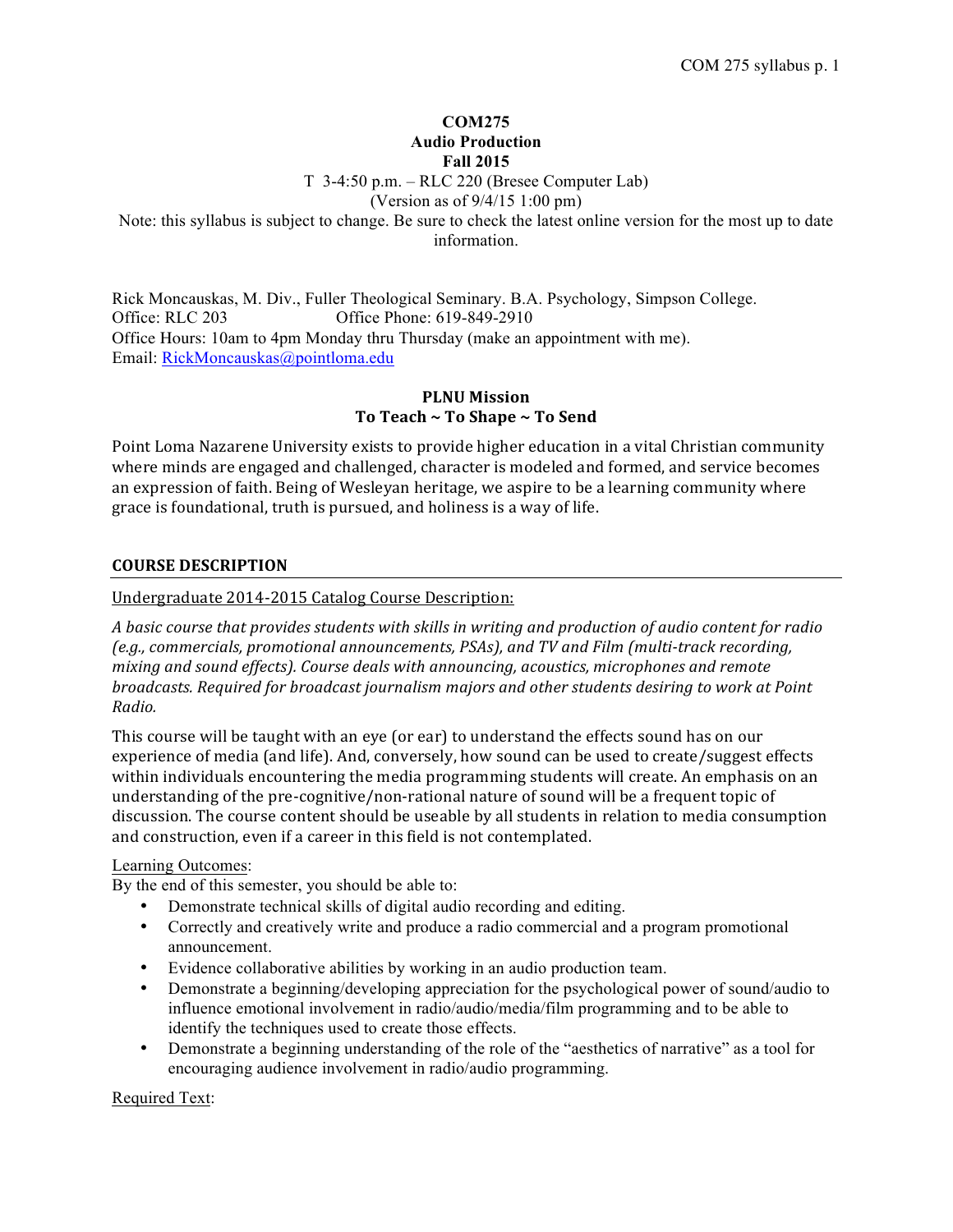Alten, S. R. (2012) First Edition. *Working with Audio*. Course Technology, Cengage Learning, Boston, Ma.

### Course Requirements:

- All assignments must be uploaded to Canvas before the beginning of class on the date indicated in the syllabus. Audio projects must be correctly exported in MP3 format from Audition for uploading to Canvas. Assignments that are late or submitted in any other manner or format than MP3 will not be accepted and will receive zero points.
- Three editing workstations, mics and headsets are available for your use in the KPLR Radio Studio. Because audio workstations are shared with other classes, plan ahead and schedule production and editing time early. Editing stations are only available at posted days and times that coincide with the days and times the TV studio is open (normally: Monday thru Thursday 10 am to 11pm & 3pm to 5pm on Friday. Closed Saturday, Sunday and school holidays.). Other possible times are limited to when the library is open. There is no access to the KPLR Studios when the library is closed. The inability to secure equipment or editing time due to lack of planning is not an excuse for not completing an assignment. Portable digital audio recorders are also available for check-out from the TV studio.
- All students must use Adobe Audition to complete assignments in this class. Demonstrating competency in this program is part of your grade. Using other equipment is not permitted and puts the quality of your productions and your grade at risk.
- Students are expected to complete assigned readings by the dates they are due and to be prepared to discuss and/or present on those topics in class. Reading quizzes will be given randomly throughout the semester.
- Production projects may be played during class for discussion. Comments directed toward the producer should be constructive and given in a courteous manner.
- Projects are to be completed by the individual student unless indicated otherwise. Grades for projects that require teamwork will be given to the entire team and team members may be asked to grade the contribution of other members of their production team.
- Students must take both exams at the days and times listed in the syllabus.

Point Radio Participation:

- All students in this course will participate in a weekly commitment to the operation of Point Radio. You are expected to start on time, end on time and follow the format specifications for Point Radio/KPLR. All "broadcasts" are to be recorded, trimmed and uploaded to SoundCloud with clear identification for credit. You are expected to create/participate in 10 weekly "broadcasts" for minimum credit (maintenance of your course grade). If you complete fewer than 10, your final grade will be reduced depending on the number of programs produced/uploaded. More programs produced and uploaded may give you additional point value to your final grade.
- Students have the sole responsibility for their commitments to the campus radio station and will face significant penalties when those obligations are not met. On-air shifts must be covered even if the person cannot be there due to illness or extenuating circumstances. You must provide me with documentation for missing an air shift due to illness or emergency.
	- The student MAY switch duties with another person in the class. However, this must be arranged a minimum of 48 hours in advance and the Point Radio manager (not Rick) must be notified of the change prior to the person's air shift or other responsibility.
	- News personnel carry the same responsibilities as on-air personalities. Contact the news director before noon if you cannot participate in your air shift due to illness or emergency situation.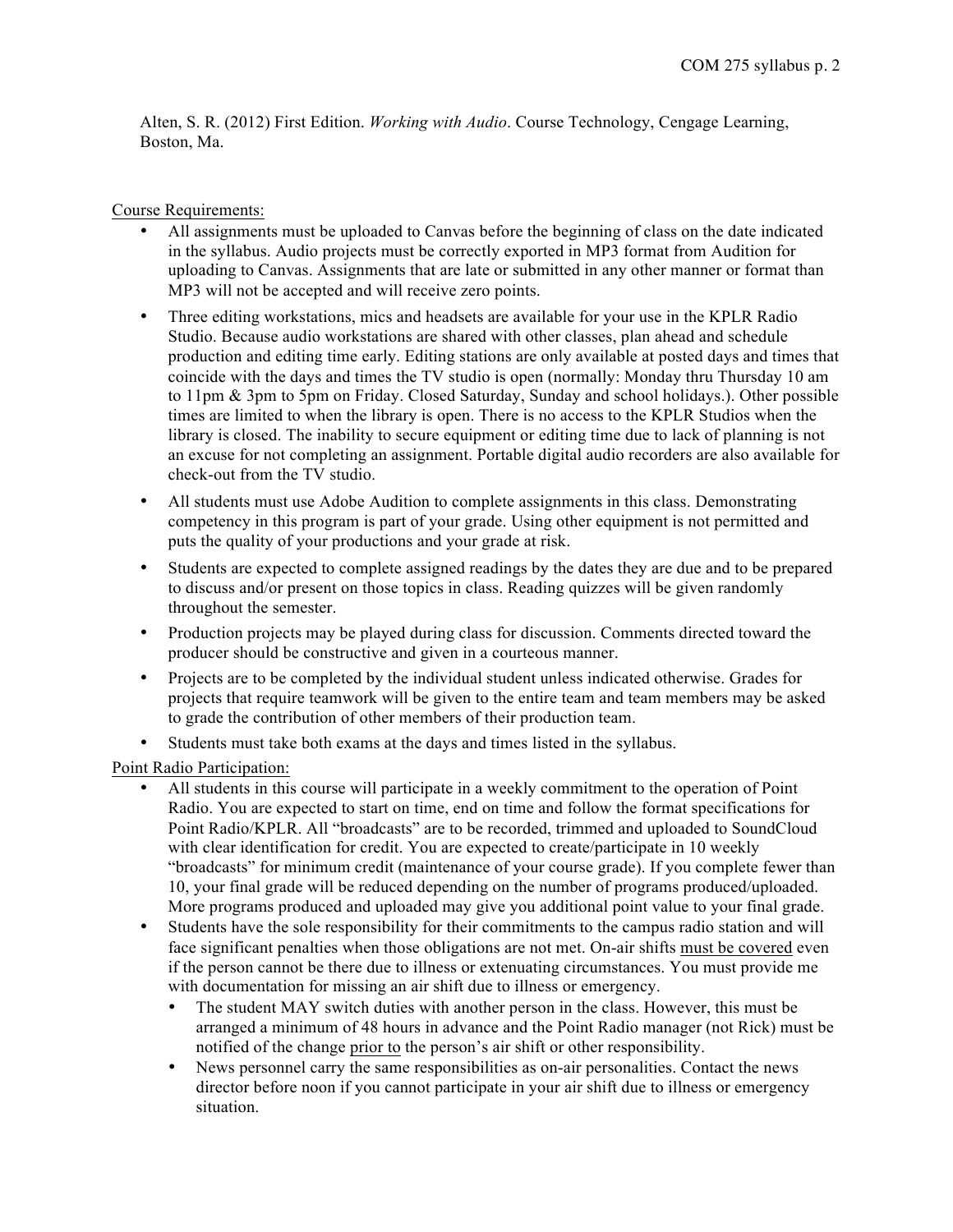- Failure to cover air shifts without a documented excuse will result in a penalty of 10% off the student's final course grade for each incident.
- In addition to on-air work, students in this class will be asked to assist with Point Radio events. Failure to follow through on these commitments will result in a deduction of 30 Point Radio participation points.

#### Attendance:

- Attendance will be taken in all classes. As noted in the university catalog, students who miss 10% of class sessions (that means 1.5 sessions) will be reported to the Vice Provost of Academic Administration. Missing 20% of class sessions will result in the student being de-enrolled from this course. This rule will be strictly enforced. Remember missing ONE session of 275 is like missing a whole week of another class.
- The communication industry is time sensitive. Professionals in this business succeed or fail depending on their ability to meet deadlines and follow through on commitments. Now is an excellent time to develop good habits. With this in mind, students are expected to be on time to class. Entering the room after class has started is disruptive to other students and to the continuity of the session. Attendance is taken promptly at the time class is scheduled to begin. If you are not here when I take attendance, you will be counted as absent unless you see me personally at the end of class. Students who are chronically late may be asked to withdraw the class.
- Attendance in class means that you are fully attending to the course. Students, who choose to read the paper, use their cell phone, engage in irrelevant and disruptive conversations, study for their next class, etc… will be asked to put their "extra-curricular" activities away. There are no exceptions to this policy, so please do not ask. Laptops and cell phone use are not permitted in class, unless permission is requested and received from the professor in advance. While in Bresee, you may use the "in class" computers for taking notes, etc.
- In the event that you miss class, you will be expected to get notes, handouts, and assignments from someone in class. **Do NOT ask Rick for notes.** You are responsible for missed material and should try to make a friend or two in this class that you can count on.
- It is the student's responsibility to maintain his or her class schedule. Should the need arise to drop this course (personal emergencies, poor performance, etc.), the student has the responsibility to follow through (provided the drop date meets the stated calendar deadline established by the university), not the instructor. Simply ceasing to attend this course or failing to follow through to arrange for a change of registration (drop/add) may result in a grade of F on the official transcript.

### Technology Policy

Students are not permitted to use laptop computers during class. Cell phones are not allowed during class. Put cell phones completely away – off the desk – for the entire class session. Do not be surprised if I ask you to remove the phone from your desk. Making audio or video recordings of class sessions are not allowed (except as directed by the instructor). Students may not mass distribute course content in any form without permission of the instructor.

### Notice to Students with Disabilities

While all students are expected to meet the minimum academic standards for completion of this course as established by the instructor, students with disabilities may require academic accommodations. At Point Loma Nazarene University, students requesting academic accommodations must file documentation with the Disability Resource Center (DRC), located in the Bond Academic Center. Once the student files documentation, the Disability Resource Center will contact the student's instructors and provide written recommendations for reasonable and appropriate accommodations to meet the individual learning needs of the student. This policy assists the University in its commitment to full compliance with Section 504 of the Rehabilitation Act of 1973,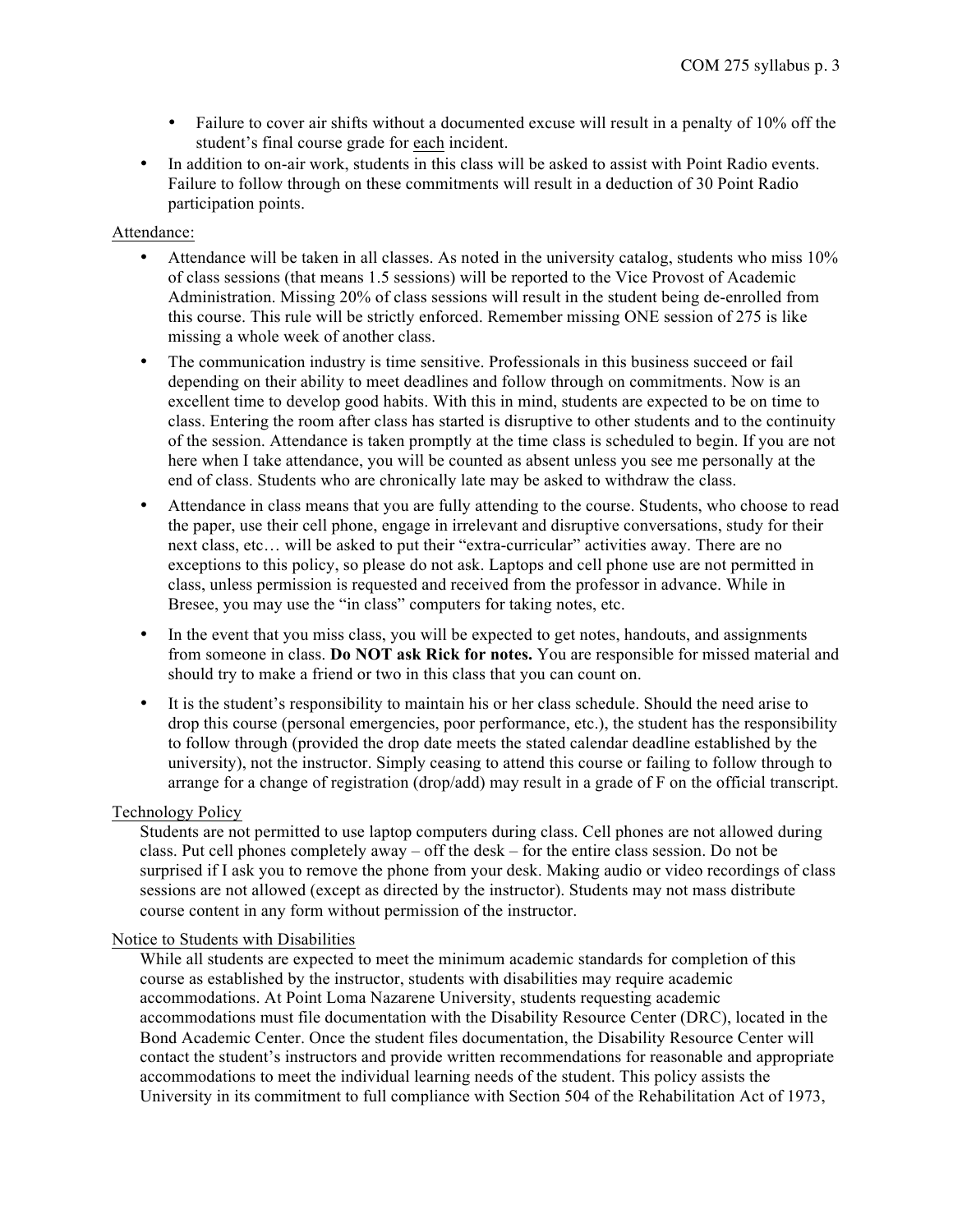the Americans with Disabilities (ADA) Act of 1990, and ADA Amendments Act of 2008, all of which prohibit discrimination against students with disabilities and guarantees all qualified students equal access to and benefits of PLNU programs and activities.

### Academic Dishonesty

Students should demonstrate academic honesty by doing original work and by giving appropriate credit to the ideas of others. As stated in the university catalog, "Academic dishonesty is the act of presenting information, ideas, and/or concepts as one's own when in reality they are the results of another person's creativity and effort. Such acts include plagiarism, copying of class assignments, and copying or other fraudulent behavior on examinations. Essentially, if you turn in work that is another person's work, without giving credit to the original person, it is plagiarism and is punishable by an automatic failing grade in this class (see PLNU's Academic Policies for more details). It is also possible to be expelled from PLNU if the student is found to be in the habit of dishonesty.

### FERPA Policy

In compliance with federal law, neither PLNU student ID nor social security number should be used in publicly posted grades or returned sets of assignments without student written permission. This class will meet the federal requirements by distributing all grades and papers individually. Also in compliance with FERPA, you will be the only person given information about your progress in this class unless you have designated others to receive it in the "Information Release" section of the student portal. See Policy Statements in the undergrad student catalog.

#### Changes to Syllabus:

The instructor reserves the right to make amendments, additions or deletions to this syllabus. It is each student's responsibility to stay current and be aware of any changes.

#### Official Means of Communication:

The official means of communication at Point Loma Nazarene University is the "university email". Your communications MAY be informally done using texting or other methods, but those are not official. If you must communicate with the professor concerning class attendance, grading, projects, policies or any other serious school business topic you must do it by email. Other methods are NOT official.

### Grading

Grades are based on the point system listed below. This enables students to keep track of their total score and to estimate their grade at any point in the semester.

| Assignments (relative points as listed) | 50% |  |
|-----------------------------------------|-----|--|
| Participation & Attendance              | 15% |  |
| Reading quizzes                         | 10% |  |
| Exams (Mid-term & Final)                | 25% |  |

**Total 100%**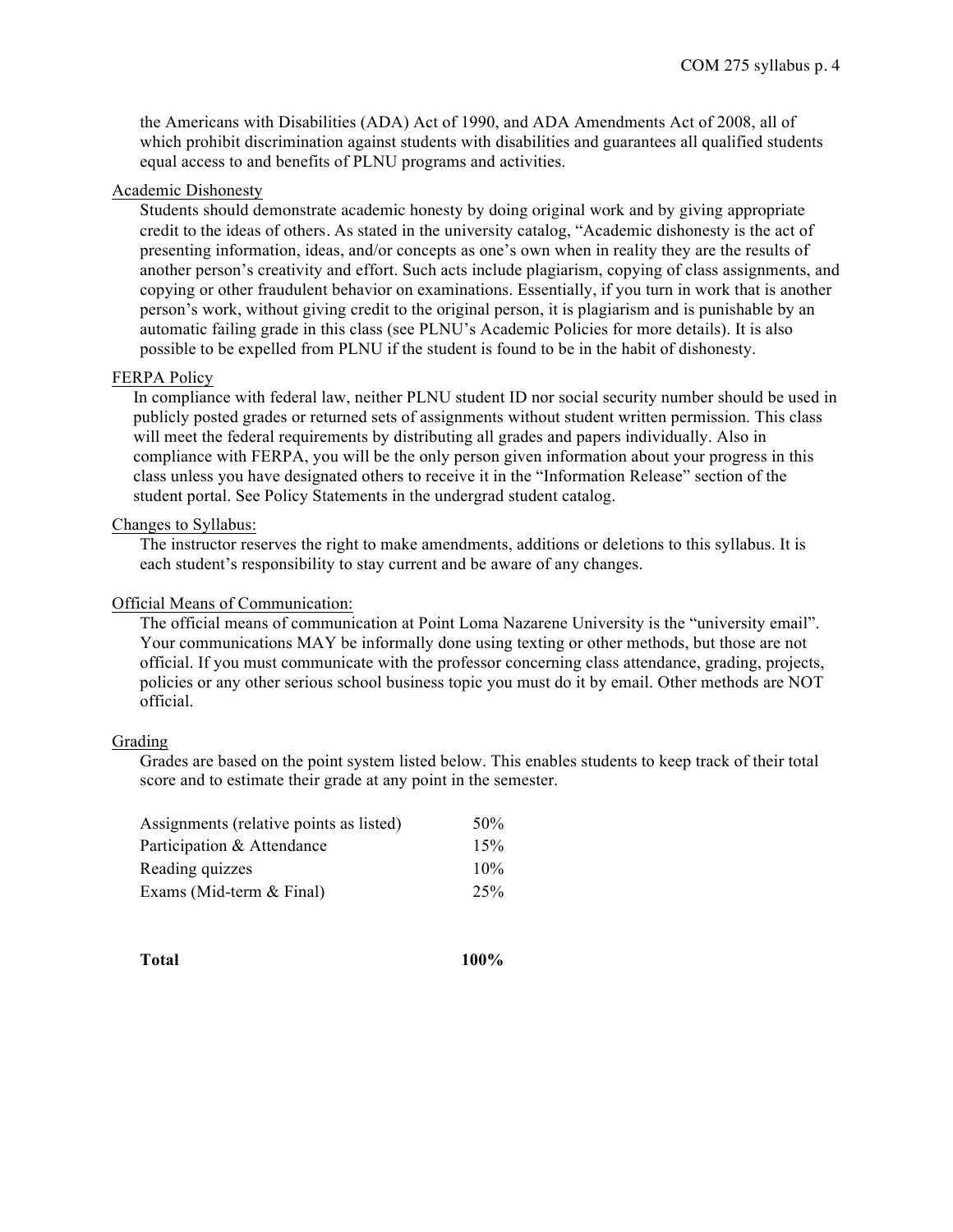## **FINAL EXAMINATION POLICY**

Successful completion of this class requires taking the final examination on its scheduled day. The final examination schedule is posted on the Class Schedules site. No requests for early examinations or alternative days will be approved.

### **COPYRIGHT POLICY**

Point Loma Nazarene University, as a non-profit educational institution, is entitled by law to use materials protected by the US Copyright Act for classroom education. Any use of those materials outside the class may violate the law.

## **Course Calendar (as of 9/4/15)**

| $01 - Sept 8$<br>Topic:<br>Reading:               | Syllabus, Policies & Schedule; Point Radio orientation<br>None                                                                              |
|---------------------------------------------------|---------------------------------------------------------------------------------------------------------------------------------------------|
| <u>02 - Sept 15</u><br>Topic:<br>Reading:         | Digital recording and editing; Audition orientation<br>Text chaps. 9 & 12<br>PointRadio/KPLR shows start this week                          |
| <u>03 - Sept 22</u><br>Topic:<br>Reading:<br>Due: | Writing and producing program promos and commercials<br>Mlodinow pp. $126 - 133$ (on Reserve)<br>Audition competency due (15 pts.)          |
| 04 - Sept 29<br>Topic:<br>Reading:<br>Due:        | Announcing; Characteristics of speech<br>Text, pp. 302 - 303<br>Point Radio program promo (25 pts.)                                         |
| $05 - Oct 6$<br>Topic:<br>Reading:<br>Due:        | Consoles & Mixers<br>Text chap. 8<br>Commercial script (20 pts.)                                                                            |
| $06 - Oct$ 13<br>Topic:<br>Reading:               | Sound effects<br>Text, pp. 303 - 306                                                                                                        |
| 07 - Oct 20<br>Topic:<br>Due:                     | Hour 01: Review for Mid-term Exam<br>Hour 02: Guest Speaker &/or Introduction to Storytelling (Part 1)<br>Commercial produced due (30 pts.) |